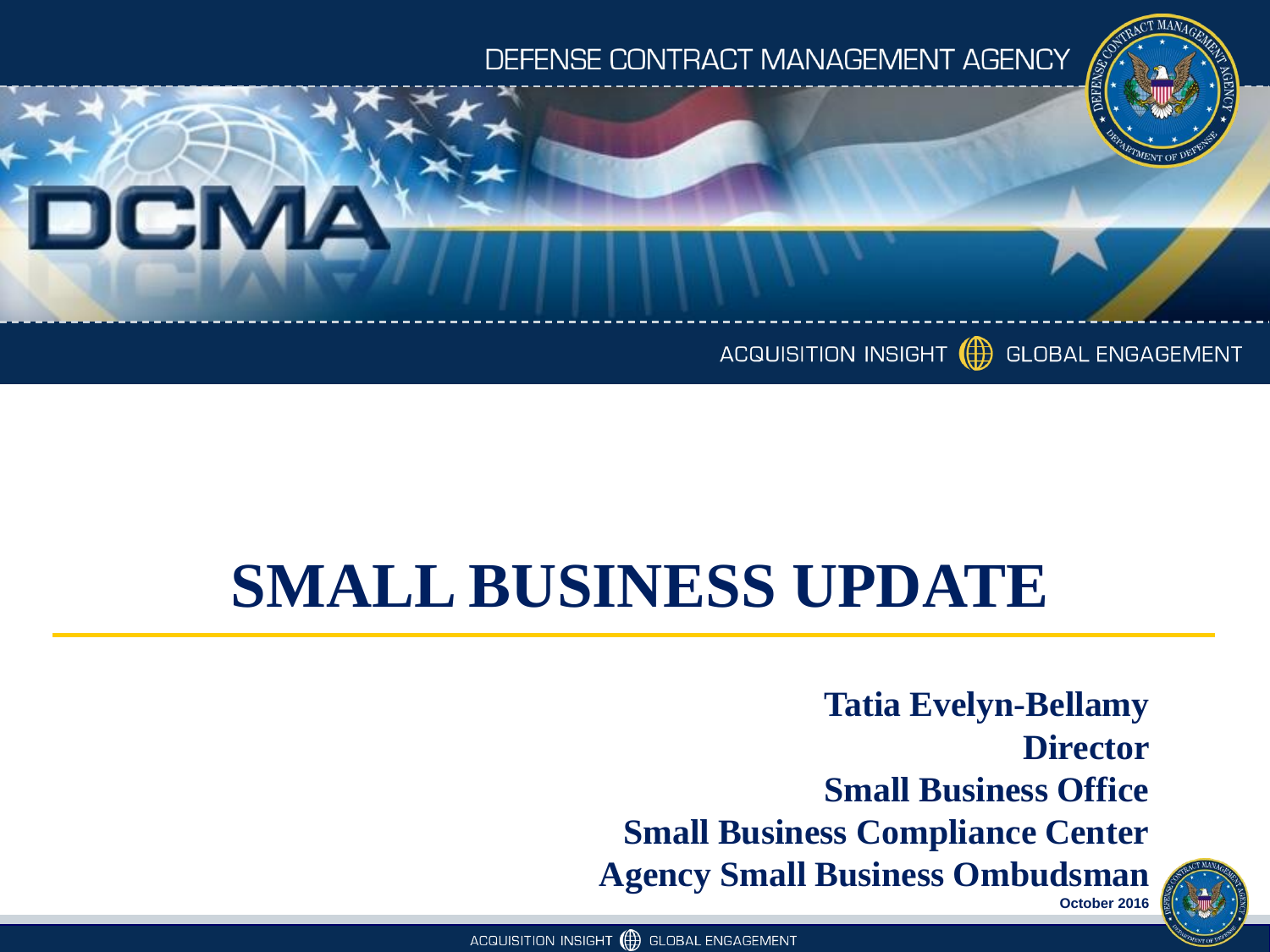

- **Focus on Core Processes**
	- **Continuous Process Improvement - Done**
- **Executing Agency SB Policy and Processes**
	- **Standard Forms**
	- **Improved DCMA 640 Form (Internal and Adobe fillable)**
- **MOA with SBA-Revised Program Performance Review Ratings**
	- **Small Business Corrective Action Plans - Done**
- **Better Buying Power (BBP) 3.0**
	- **Executing subcontracting enforcement with DoD OSBP and DPAP-Pending DFARS and PGI Case**
	- **Modernized Small Business Management System**

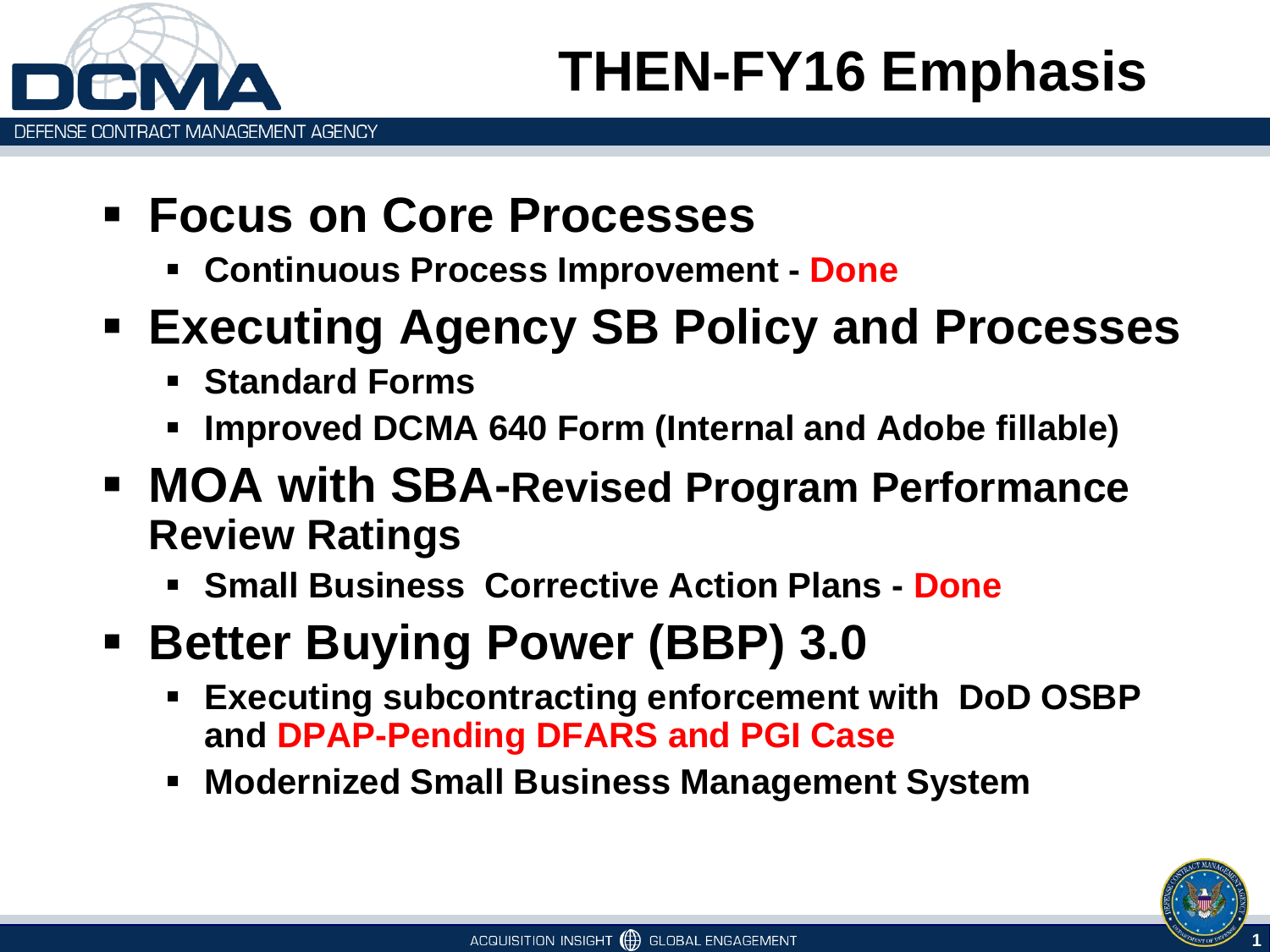

## **Organizational Re-alignment**



General Order No. FY16-19 signed February 24, 2016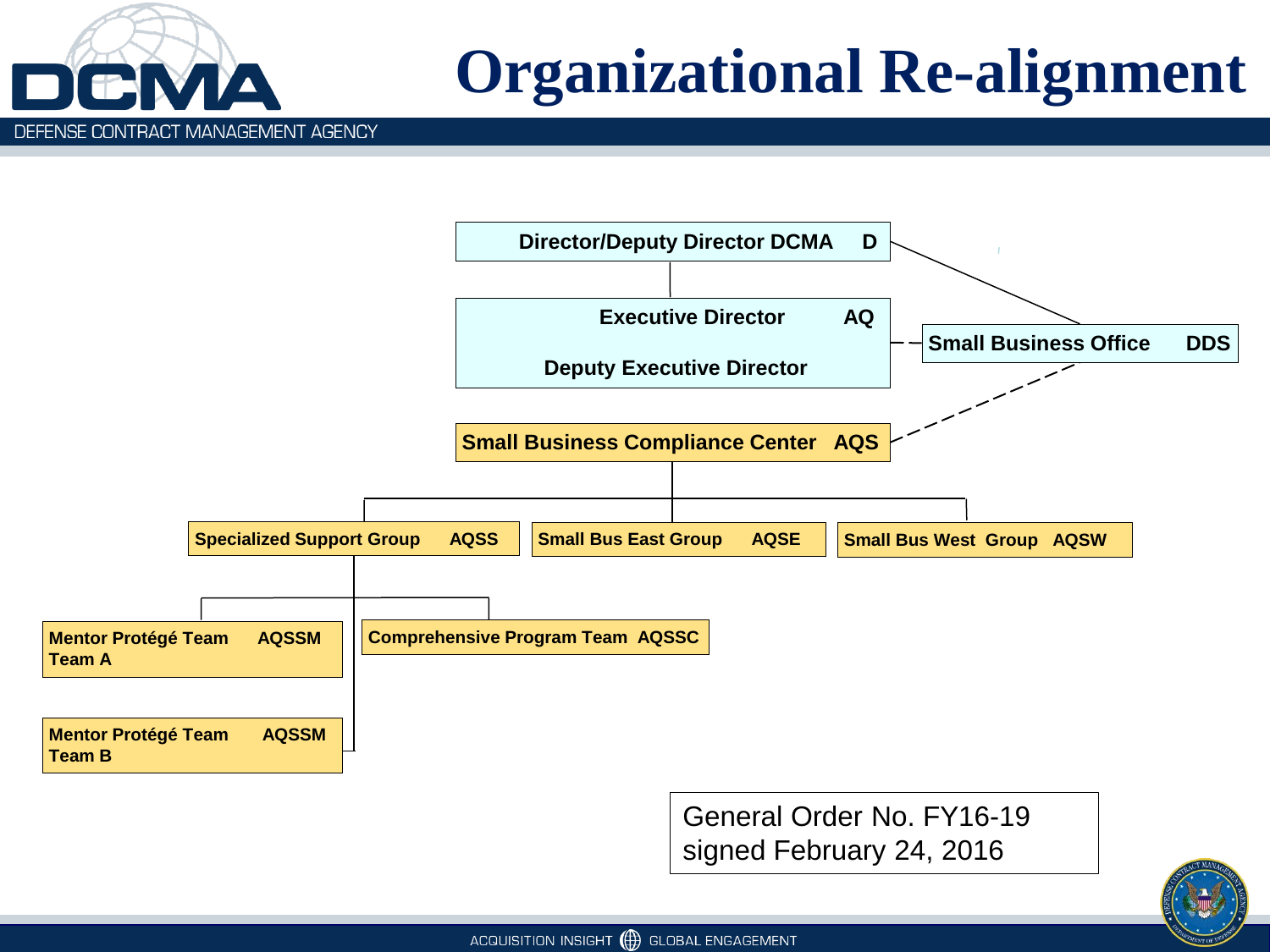

- **Prime Subcontracting Program Compliance Reviews**
- **Subcontract Plan Reviews (Individual, Commercial, and Master); to include major programs**
- **Administer DoD Mentor Protégé Pilot Program Agreements**
- **Administer and Manage the Comprehensive Small Business Subcontracting Test Program**
- **Assist AGOs with Procurement Technical Assistance Center (PTAC) Reviews**

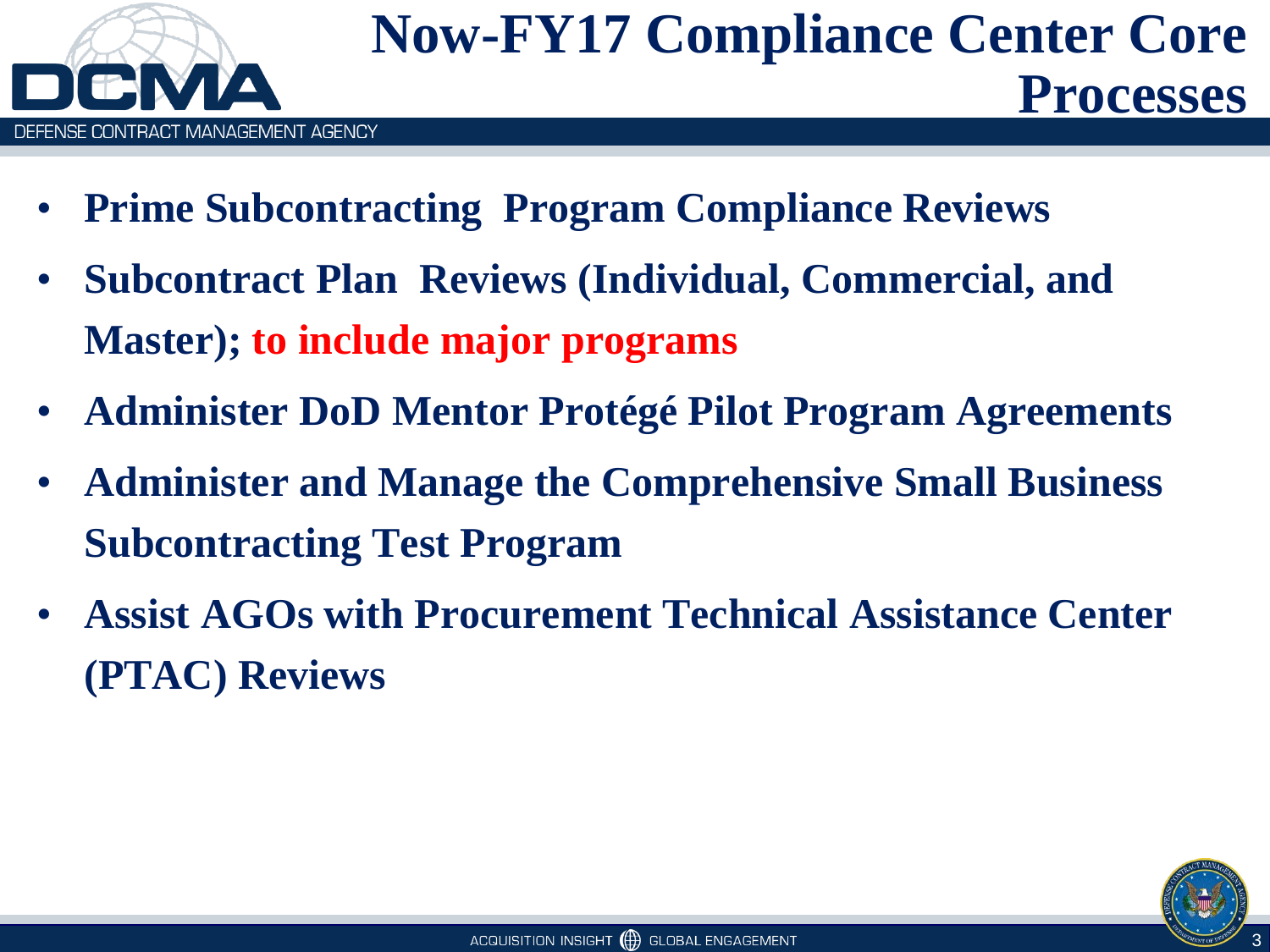

### **2017 Key Challenges/Initiatives/Focus Areas**

- **Executing and Implementing Policy and Processes**
- **Supplier Performance, Distribution and Repository for Compliance Reviews**
	- **Including SB Performance in Agency Initiatives**
	- **Investigating usage of CBAR**
	- **Modernized Small Business Management System**
- **Improve Review Methodology**
	- **Formula, eTools, and criteria**
	- **Include major programs**
	- **Program manager communication**
- **Figure SB Advocacy Role** 
	- **Agency Procurements**
- **Implementing the Small Business Career Field**

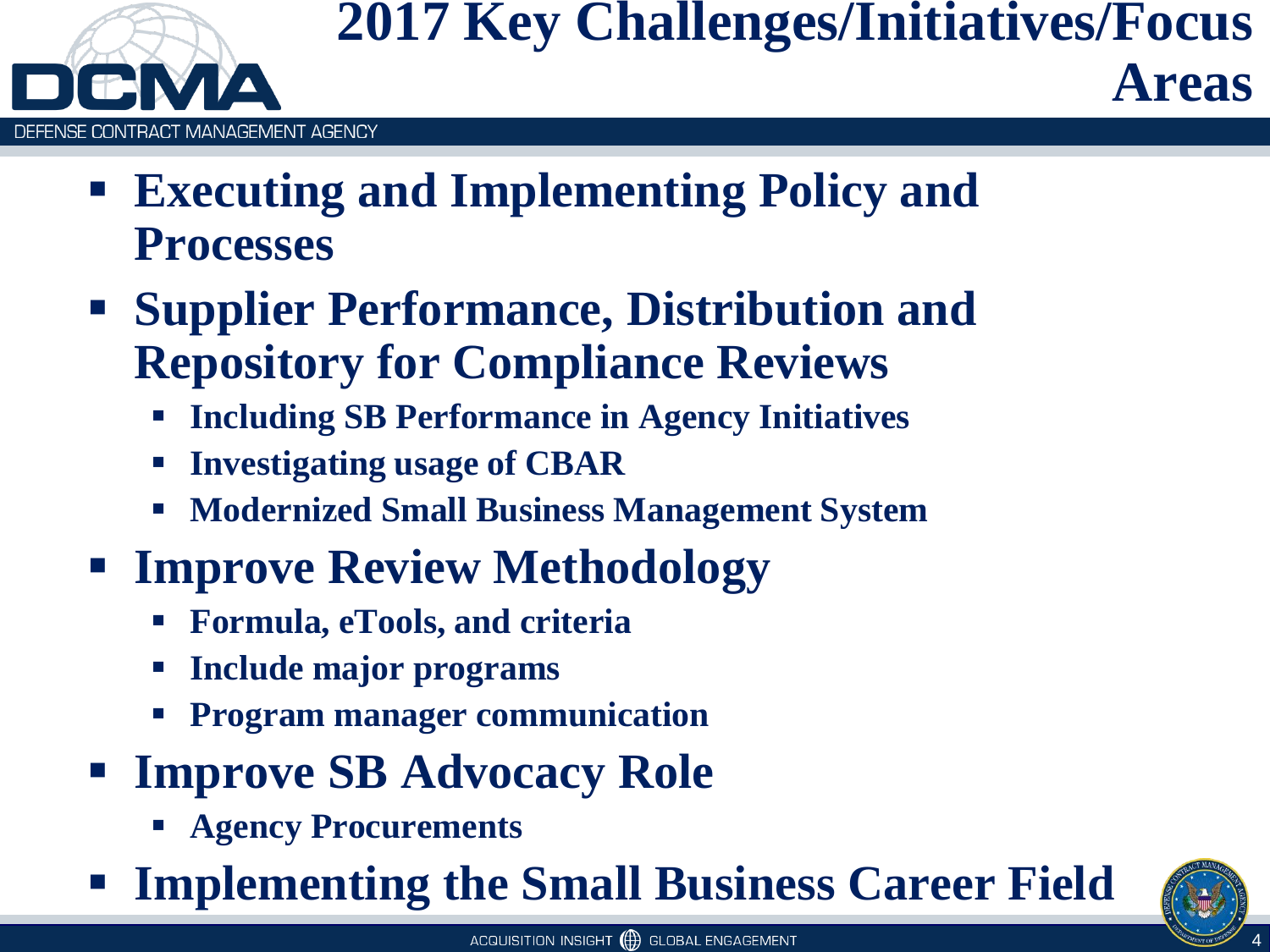

# **Questions?**